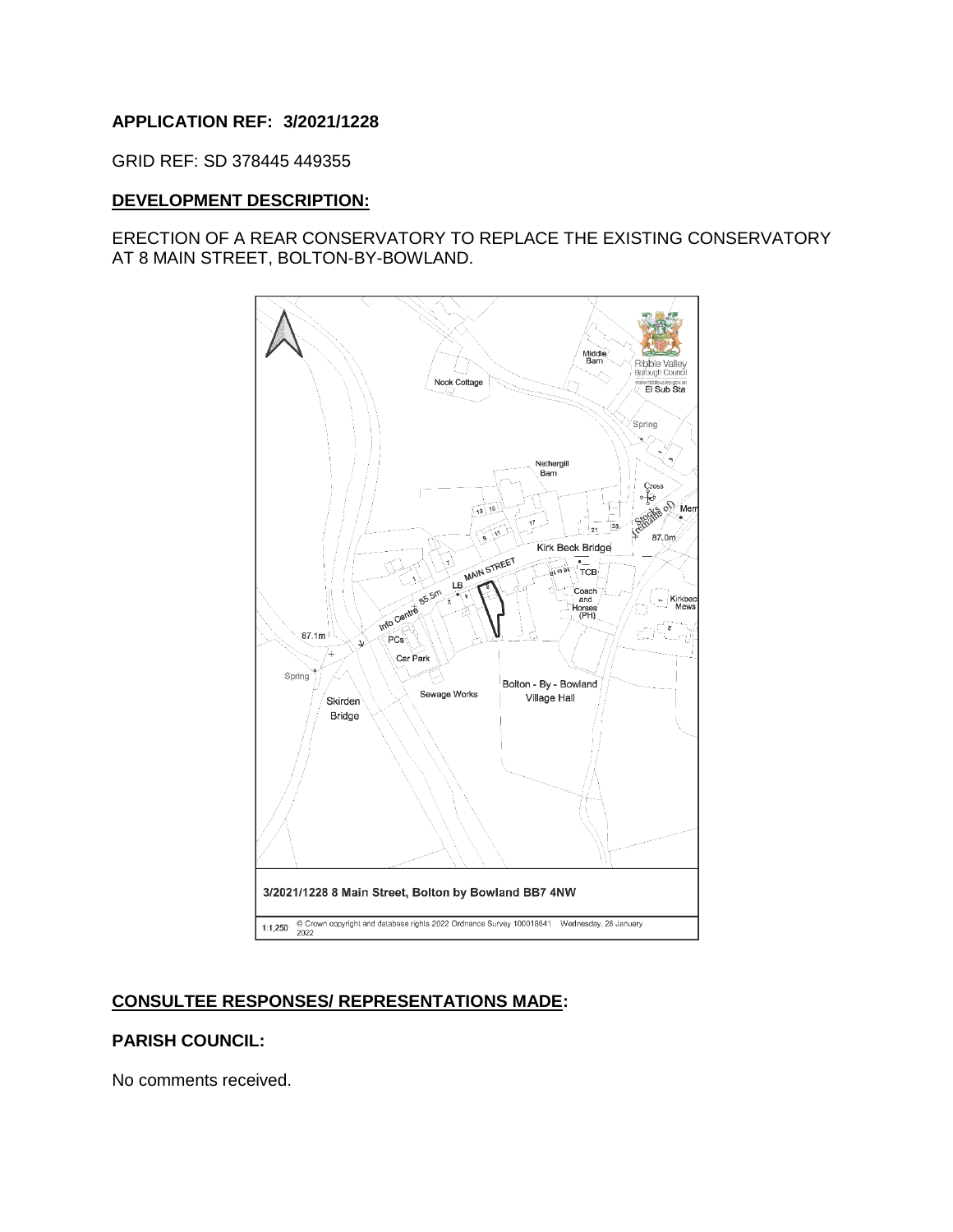# **HISTORIC AMENITY SOCIETIES:**

Not Consulted as previously raised no observations.

# **LANCASHIRE COUNTY COUNCIL (ARCHAEOLOGY):**

No observations received but previously concerned that the Heritage Statement and drawings have little information to allow the assessment of the impact of the proposals. Door widening between conservatory and house has potential to impact blocked former openings and if so may require significant structural intervention or reinforcement. Whilst may have deemed consent, useful to see further details or photographs.

No door is shown in the outer walls of the replacement conservatory. More like a modern single storey extension than the traditional conservatory replacing. Seems to be visible from the public car park to the west and the rear of the Coach and Horses PH to the east, it could be considered to have an impact on both the listed building and the conservation area.

If the intervention into the historic fabric does not have deemed consent, would normally recommend a photographic record condition, to be made before and during the works. But possible? However, support the comments made on the previous application with regard to its impact on the visual appearance of the building and impacts on the conservation area. No new justification for the proposals here – considerations still apply.

### **ADDITIONAL REPRESENTATIONS:**

None received.

### 1. **Site Description and Surrounding Area**

- 1.1 '8 and 8A Main Street' are Grade II listed houses of the late C19th or a conversion of earlier buildings prominently sited within Bolton by Bowland Conservation Area. The list description suggests their importance lies in their external appearance and contribution to the historic row of houses ('Listed for group value only') which also comprise 'Primrose Cottage and Keys Cottage', '10 and 12 Main Street' and '14 Main Street'. The site is within the setting of these Grade II listed buildings and 'The Coach and Horses Public House' (Grade II).
- 1.2 There are public views of the rear of the row from the RVBC public car park immediately to the west and the Coach and Horses/village hall car park as well as from properties within the row.

#### 2. **Proposed Development for which consent is sought**

- 2.1 Planning permission is sought for the replacement of the traditionally designed timber framed and stone plinthed conservatory with a rear extension of aluminium frame, windows and doors and 'ultraframe living roof' (a proprietary system with a 'grey finish to resemble lead'.
- 2.2 The application is a resubmission of a previously approved scheme and differs with the introduction of a transom beam on the side elevations and a pair of two bi fold doors and a reduced plinth on the rear rather a 3 bi fold opening mechanism.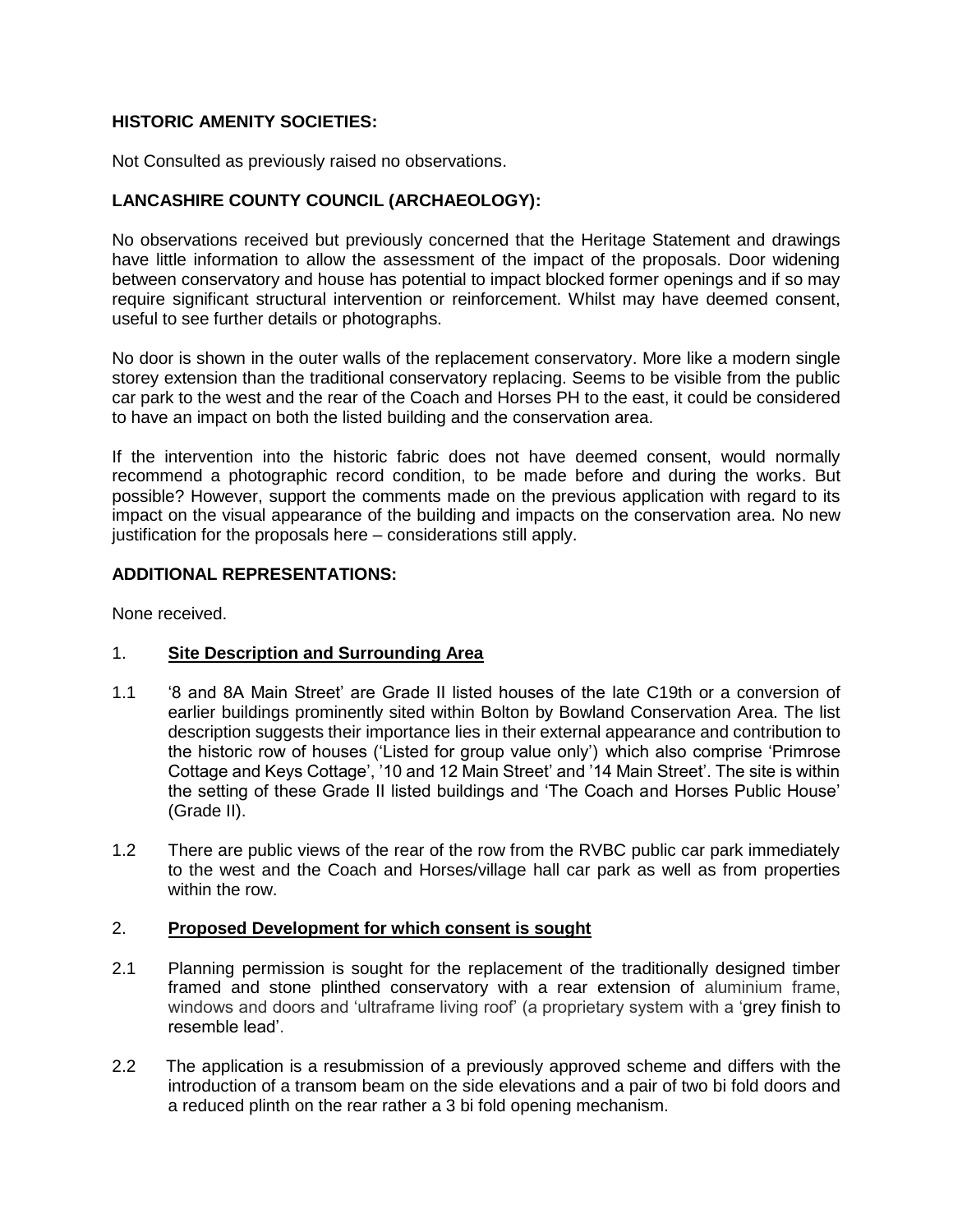### 3. **Relevant Planning History**

3/2021/0086 - Erection of a rear conservatory to replace the existing conservatory. PP granted.

3/2021/0087 - Erection of a rear conservatory to replace the existing conservatory. LBC granted

3/2020/0659 - Replacement of existing timber and glass in existing conservatory with masonry aluminium windows and doors and ultraframe living roof. PP refused 21 January 2021.Refused

3/2020/0660 - Replacement of existing timber and glass in existing conservatory with masonry aluminium windows and doors and ultraframe living roof. LBC under consideration. Refused

3/2000/0622 - Two storey rear extension. Rear conservatory. LBC granted 12 October 2000.

3/2000/0548 - Demolish single storey rear coal shed. build two storey rear extension and conservatory. PP granted 21 September 2000. *The file identifies negotiation by officers to amend the originally submitted Victoria style conservatory with polycarbonate roof to a more traditional and simple style of conservatory constructed of a hardwood timber framework over a stone plinth with traditional doors.*

Consideration has also been made to the planning history of the whole row in respect to rear elevation additions.

#### 4. **Relevant Policies**

Ribble Valley Core Strategy:

Key Statement EN5 – Heritage Assets Key Statement EN2 – Landscape Policy DMG1 – General Considerations Policy DME4 – Protecting Heritage Assets Policy DMH5: Residential and Curtilage Extensions

Planning (Listed Buildings and Conservation Areas) Act 1990. 'Preservation' in the duties at section 16, 66 and 72 of the Act means "doing no harm to" (South Lakeland DC v. Secretary of State for the Environment [1992]).

Bolton by Bowland Conservation Area Appraisal

National Planning Policy Framework (NPPF) National Planning Policy Guidance (NPPG)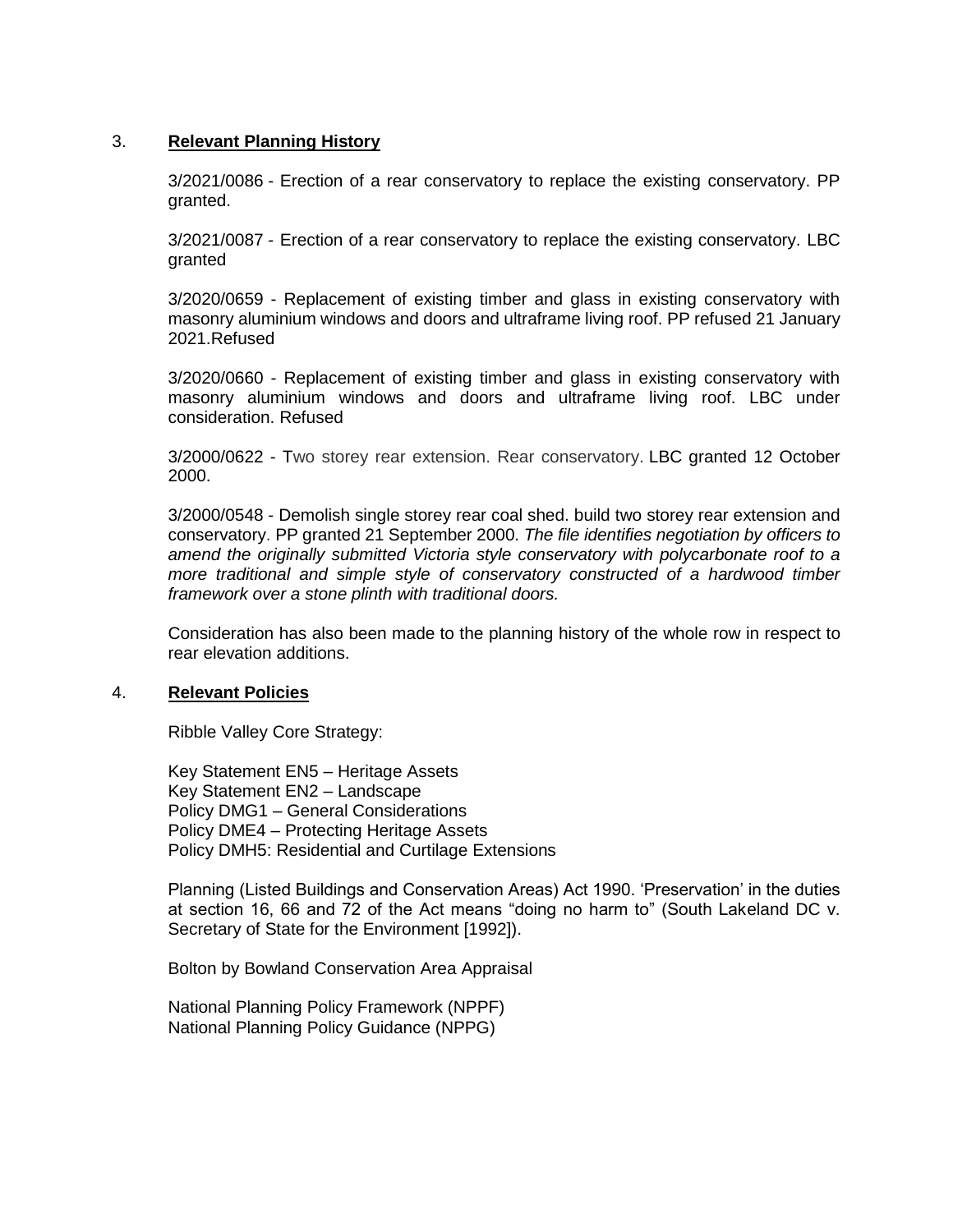# 5. **Assessment of Proposed Development**

## 5.1 Impact upon the special architectural and historic interest of the listed building, the setting of listed buildings, the character and appearance of Bolton by Bowland Conservation Area and the cultural heritage of the Forest of Bowland AONB:

5.1.1 '8 and 8a Main Street' is listed "for group value only" suggesting that the building is of special architectural and historic interest because of its external appearance. Whilst public views are limited, NPPG 'Historic Environment' paragraph 13 identifies:

"although views of or from an asset will play an important part in the assessment of impacts on setting, the way in which we experience an asset in its setting is also influenced by … our understanding of the historic relationship between places. For example, buildings that are in close proximity but are not visible from each other may have a historic or aesthetic connection that amplifies the experience of the significance of each.

The contribution that setting makes to the significance of the heritage asset does not depend on there being public rights of way or an ability to otherwise access or experience that setting. The contribution may vary over time".

The Planning Inspector considering 3/2007/0736 (LBC) & 3/2007/0737 (PA) at Rodhill Lodge ('Rodhill Gate Farmhouse' – Grade II) Sawley concluded:

"*I accept that views of the proposed conservatory from the public realm would be very limited but listed buildings are protected for their intrinsic value. The fact that the conservatory would be barely visible to anyone but the appellants is not a matter to which any great weight can be attached, therefore".*

- 5.1.2 The re-submitted scheme is a minor change to the original consent and would not have a material impact.
- 5.2 Impact upon Residential Amenity:
	- 5.2.1 The proposed development has no greater impact on the amenities of nearby residents.

### 6. **Observations/Consideration of Matters Raised/Conclusion**

6.1 Therefore, in giving considerable importance and weight to the duties at section 16, 66 and 72 of the Planning (Listed Buildings and Conservation Areas) Act 1990 and in consideration to NPPF and having regard to the extant consent that planning permission is refused.

**RECOMMENDATION:** That the application be Granted subject to the following conditions.

1. The development must be begun not later than the expiration of three years beginning with the date of this permission.